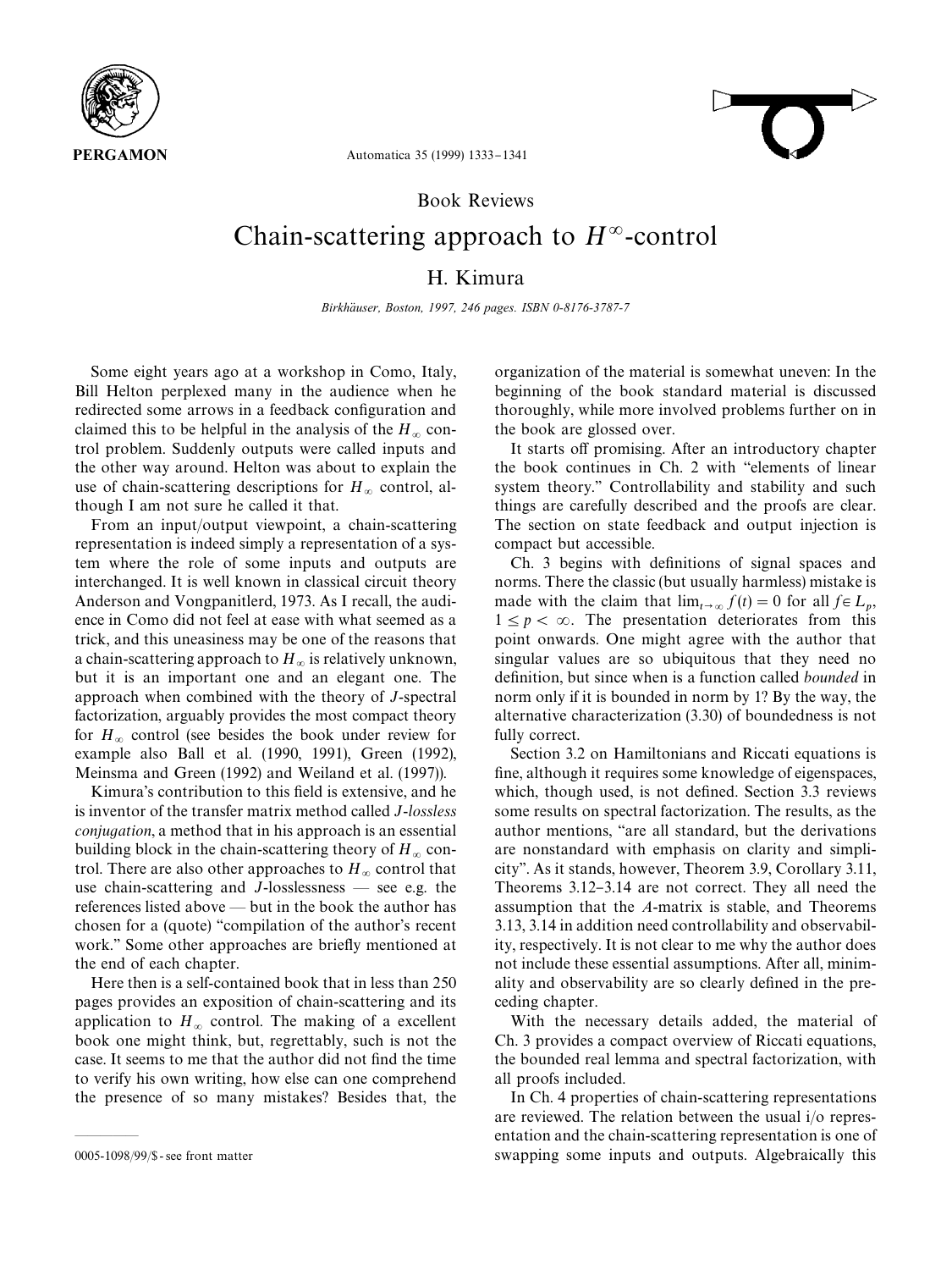amounts to taking certain inverses. This chapter documents many formulae of chain-scattering representations. One of the nicest properties surely is that linear fractional transformations reduce to simple matrix multiplications when represented in chain-scattering form. This has some advantages.

Ch. 4 also discusses state-space characterizations of losslessness and *J*-losslessness, this with the aim to use these techniques in the  $H_{\infty}$  theory of later chapters. Losslessness and *J*-losslessness are essentially the same thing except that one applies to the system in standard i/o form and the other in chain-scattering form. The idea to bring together all these properties in one chapter is fine I think. I did not understand the need to include some comments on coprime factorizations (a notion left unde fined in the book). And then there are the mistakes. Theorems 4.5 without some minimality condition is wrong, and its proof is incomplete. For the same reason Theorem 4.11 is wrong. The proofs of Lemma 4.7 and Theorem 4.15 are inadequate.

Ch. 5 is the most interesting chapter. Here the nice idea of *J*-lossless conjugation is explained, which I consider to be Kimura's main contribution to this field. The central result is Theorem 5.2 that relates *J*-lossless conjugation with the existence of a stabilizing solution of a Riccati equation. The proof is technical but the theorem is interesting and quite powerful. With it the one-sided Nevanlinna-Pick interpolation problem is solved. For correctness Theorem 5.2 should assume (anti) stabilizability of the realization.

In Ch. 6 conjugation is used in the analysis of *J*spectral factorization and *J*-lossless factorization. This is an important topic and includes for example ordinary spectral factorization as a special case. That ordinary spectral factorization plays an important role in the theory of LQG and  $H_2$  control, is well documented. Similarly, *J*-spectral factorization plays an important role in the theory of  $H_{\infty}$  control.

Theorems 6.13 and 6.14 need the assumption that the realization is detectable and stabilizable. On the other hand, the central results (Theorems 6.5, 6.6, 6.10 and 6.12) assume minimal realizations even though it is known that under the weaker assumptions of detectability/stabilizability they hold as well.

By now enough machinery is available to solve the standard  $H_{\infty}$  control problem. At this stage this can be solved completely in terms of transfer matrices, i.e., in the frequency domain. This is done in Ch. 7. The bottleneck in probably any theory of  $H_{\infty}$  control, is to show that existence of a solution *implies* the two famous Riccati equations to be solvable. The equivalent frequency domain result is that the existence of a solution implies a certain *J*-spectral factorization to exist. In the book this sort of, is Lemma 7.3. I am afraid to say, however, that the proof of that lemma is wrong and the proof cannot be fixed. Lemma 7.3 is nevertheless correct, which can be deduced from e.g. (Ball et al., 1991; Green, 1992). With Lemma 7.3 established, there are various ways to proceed with the solution of the standard  $H_{\infty}$  control problem. The author takes the approach, also taken in Ball et al. (1991), to augment the system so that there are as many exogenous disturbance inputs *w* as there are observation outputs *y*. This allows to represent the system in chainscattering representation for which the problem was solved earlier. What sort of augmentation one should take and what effect augmentation has on closed-loop stability is not considered. In the notes to this chapter briefly some other approaches of *J*-spectral factorization to  $H_{\infty}$  control are mentioned, among them is Green (1992). To my opinion the work Green (1992) is somewhat more elegant. It does not require augmentations and is less technical.

In the final chapter, Ch. 8, the frequency domain solution of the standard  $H_{\infty}$  control problem from the previous chapter, is translated into state-space formulae, i.e., the two famous Riccati equations. Here we see an advantage of frequency domain/chain-scattering/*J*-spectral factorization methods over the usual state-space approaches. In state-space approaches it is common to assume certain matrices to be zero or mutually orthogonal, which is needed to keep the formulae manageable. In frequency domain the formulae are manageable from start to finish and the state-space formulae can be derived from it algorithmically, and the resulting formulae (p. 193) come out simpler than those in, e.g., Zhou's book (Zhou, 1996, p. 451). The final state space formulae are collected in Theorem 8.11, but the author seems to have been a bit too excited as conditions (i) and (ii) of that theorem are not fully correct.

In summary, this is a book which  $-$  despite the high error density  $-$  may be useful for those who are interested in  $H_{\infty}$  control, and for those who have an interest in representations other than the usual i/o representations. I think that chain scattering has potential. This is exemplified by the fact that chain scattering is used elsewhere. Besides in circuit theory, I know of applications in behavioral control and infinite-dimensional system theory, and there are undoubtedly other applications. I would urge the author to make an errata list available via internet. With the errata the book can be a handy reference for *J*-spectral factorization and chain-scattering formulae. A short course on  $H_{\infty}$  control can be based on this book, but some other books have the advantage of having more exercises or of having an index (Green and Limebeer, 1995; Zhou et al., 1996). In the book there are some design examples, but these are academic examples. The author takes a "matrix manipulation" approach to  $H_{\infty}$  control. By that I mean that signal interpretations are avoided and that the transfer matrix is seen as the main object, an object that is to be manipulated with. Such an approach is not to everyones taste, but it has the